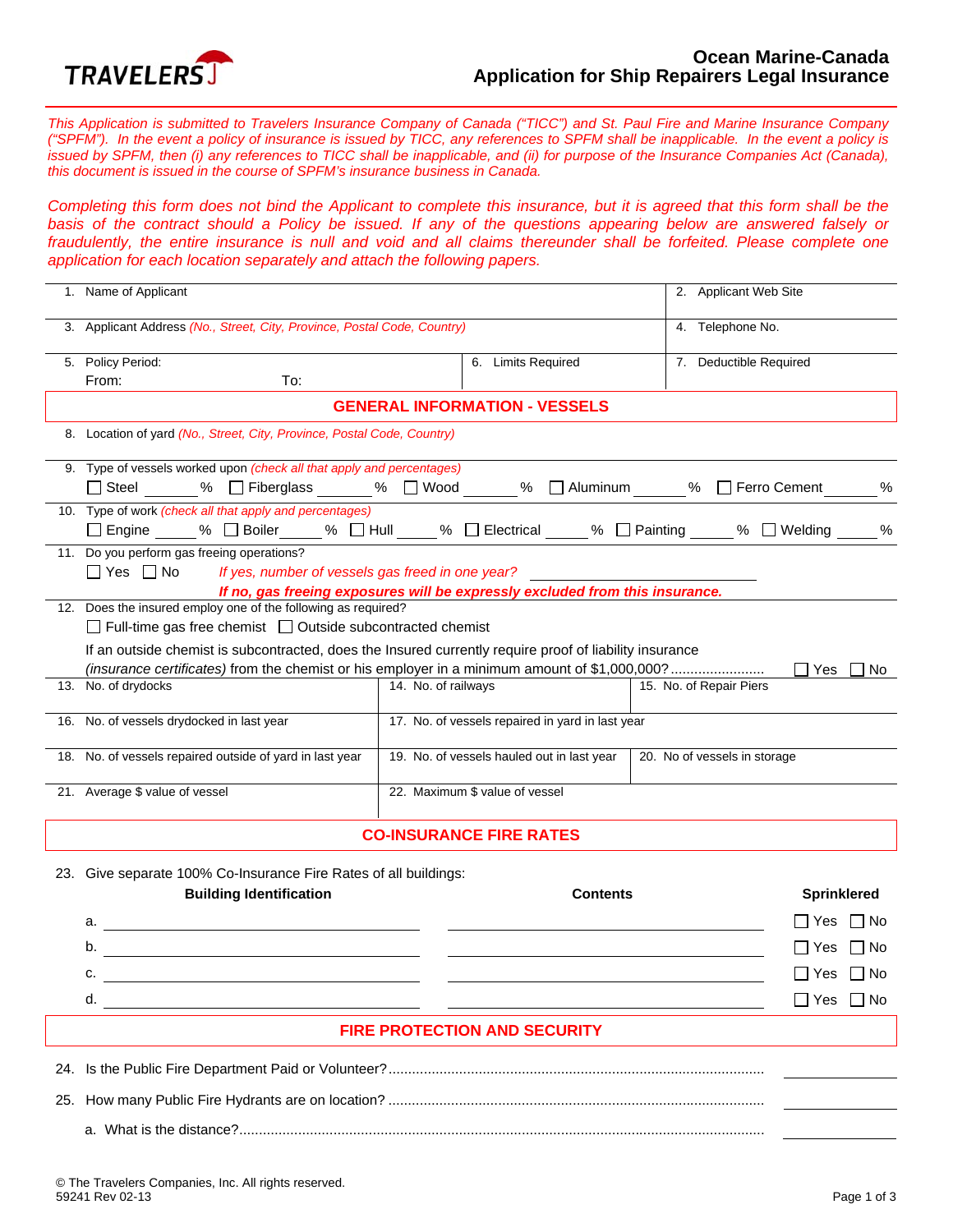|     |                                                                                                                                                                                                                                                                                                        | $\Box$ Yes $\Box$ No |  |  |  |  |
|-----|--------------------------------------------------------------------------------------------------------------------------------------------------------------------------------------------------------------------------------------------------------------------------------------------------------|----------------------|--|--|--|--|
|     | If yes, please describe:<br><u> 1980 - Jan Barnett, fransk politik (d. 1980)</u>                                                                                                                                                                                                                       |                      |  |  |  |  |
|     |                                                                                                                                                                                                                                                                                                        |                      |  |  |  |  |
|     |                                                                                                                                                                                                                                                                                                        |                      |  |  |  |  |
|     |                                                                                                                                                                                                                                                                                                        |                      |  |  |  |  |
|     |                                                                                                                                                                                                                                                                                                        | $\Box$ Yes $\Box$ No |  |  |  |  |
|     |                                                                                                                                                                                                                                                                                                        |                      |  |  |  |  |
| 30. | How long has shipyard been in operation under present management? (Give prior business name if any)                                                                                                                                                                                                    |                      |  |  |  |  |
|     |                                                                                                                                                                                                                                                                                                        |                      |  |  |  |  |
|     | $\Box$ Yes $\Box$ No                                                                                                                                                                                                                                                                                   |                      |  |  |  |  |
|     | 32. Key Personnel: Attach separate sheet giving names and past experience of key personnel.<br>33. Gross Receipts (Please provide gross receipts for the past three years):                                                                                                                            |                      |  |  |  |  |
|     | Year <b>b. \$</b> Year <b>C. \$</b> C. 5<br>a. \$                                                                                                                                                                                                                                                      | Year                 |  |  |  |  |
|     |                                                                                                                                                                                                                                                                                                        | $\mathsf{S}$         |  |  |  |  |
|     | <b>LOSS EXPERIENCE</b>                                                                                                                                                                                                                                                                                 |                      |  |  |  |  |
|     |                                                                                                                                                                                                                                                                                                        |                      |  |  |  |  |
|     |                                                                                                                                                                                                                                                                                                        |                      |  |  |  |  |
|     | 34. Loss experience for the past 5 years with amounts paid and outstanding (including uninsured losses):                                                                                                                                                                                               |                      |  |  |  |  |
|     | Date of Loss<br><b>Description</b>                                                                                                                                                                                                                                                                     | Amount               |  |  |  |  |
|     | a. $\overline{\phantom{a}}$                                                                                                                                                                                                                                                                            | \$                   |  |  |  |  |
|     | b.<br><u> 1989 - Johann John Stone, markin film og store for de former og det for de former og det for de former og de</u>                                                                                                                                                                             | \$                   |  |  |  |  |
|     | с.<br><u> 1989 - Johann John Stone, meny ambany amin'ny fivondronan-kaominin'i Paris (no ben'ny faritr'i Nord-Amerika</u>                                                                                                                                                                              | \$                   |  |  |  |  |
|     | d.<br><u> 1989 - Johann John Stein, fransk kongresu (f. 1989)</u>                                                                                                                                                                                                                                      | \$                   |  |  |  |  |
|     | <u> 1980 - John Stein, mars et al. (b. 1980).</u><br>е.                                                                                                                                                                                                                                                | \$                   |  |  |  |  |
|     |                                                                                                                                                                                                                                                                                                        | $\Box$ Yes<br>∣ I No |  |  |  |  |
|     |                                                                                                                                                                                                                                                                                                        | \$                   |  |  |  |  |
|     | SHIP REPAIRER'S LIABILITY SUPPLEMENTARY QUESTIONNAIRE                                                                                                                                                                                                                                                  |                      |  |  |  |  |
|     | 36. If land pollution liability coverage is required please describe the exposures, ie under or above ground<br>storage tanks, pipelines, etc. Please describe how slops from ships tanks and/or residue from tank cleaning<br>operations is stored on premises, handled, transported and disposed of: |                      |  |  |  |  |
|     | 37. Please describe any non-marine work performed and give percentage of total revenues applicable.                                                                                                                                                                                                    |                      |  |  |  |  |

39. Does the insured navigate the vessel for trials/trips?........................................................................................... Yes No *If yes, what is the maximum distance?*................................................................................................................. *Where are the crew covered for the trials/trips?* 

38. Additional comments if any: